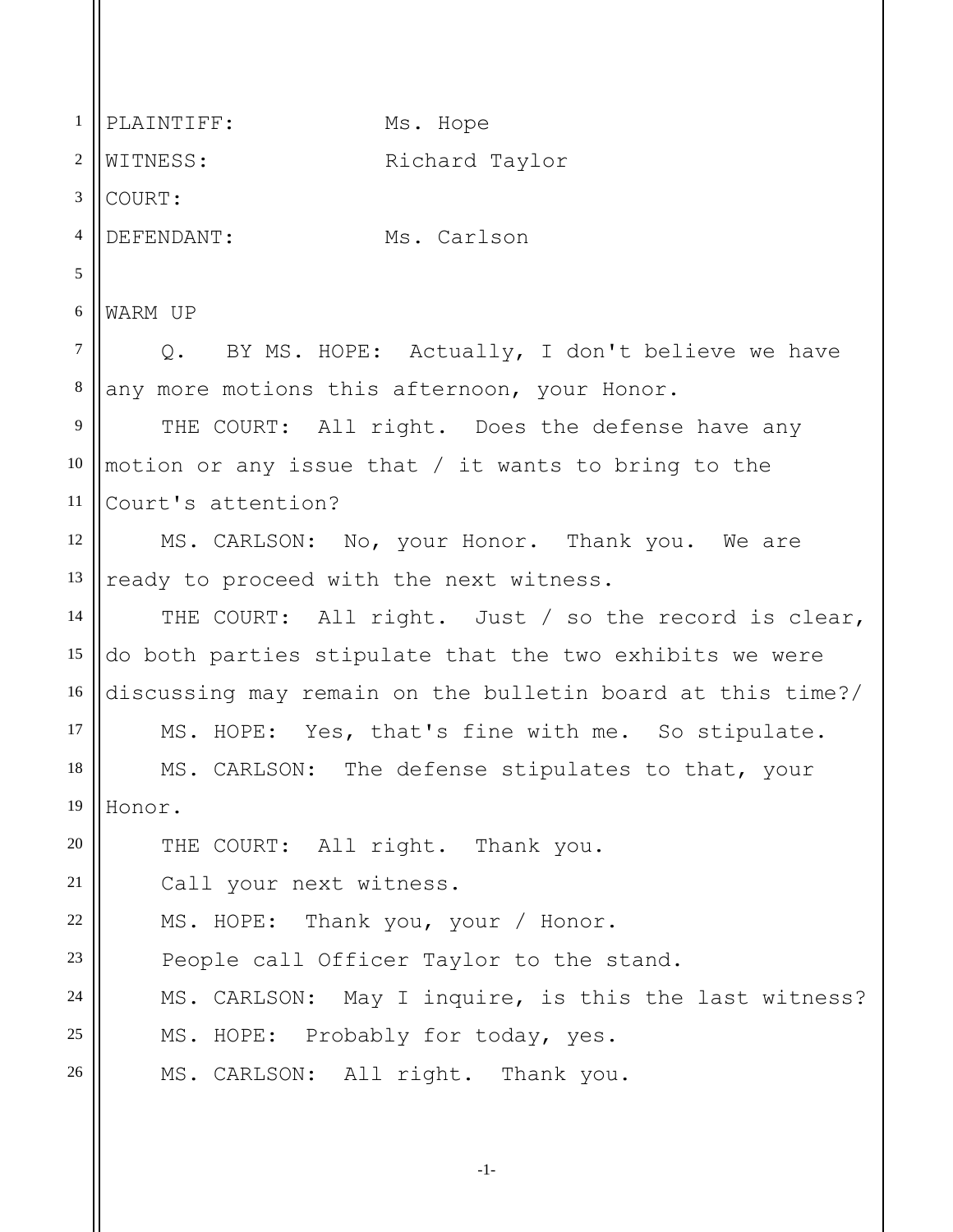1 2 3 4 5 6 7 8 9 10 11 12 13 14 15 16 17 18 19 20 21 22 23 24 25 26 THE COURT: Please / state your full name for the record and spell your last name. THE WITNESS: My legal name is Richard Taylor, spelled  $T-A-Y-L-O-R.$ THE COURT: Thank you. Please be seated. You may proceed. DIRECT EXAMINATION Q. BY MS. HOPE: Officer Taylor, thank you for returning this afternoon. We only have a couple areas of questioning for / you. A. That's okay. I'm very sorry you had to wait for me. I was called out this morning, and it took a little longer than \*/ I expected. THE COURT: Officer, no need to apologize. We had other business we needed to conduct. But thank you for your efforts to be here. Proceed. / Q. BY MS. HOPE: I want to start by asking you about your interview with Mrs. Gomez in May of 2012. Do you have the date of / that interview? A. I believe it was May 23rd, but I would have to check my report to make sure. Q. Do you recall how many times / you interviewed Mrs. Gomez regarding this incident? A. To my recollection, it was four times. I first spoke with her on the night her husband was / shot. I

-2-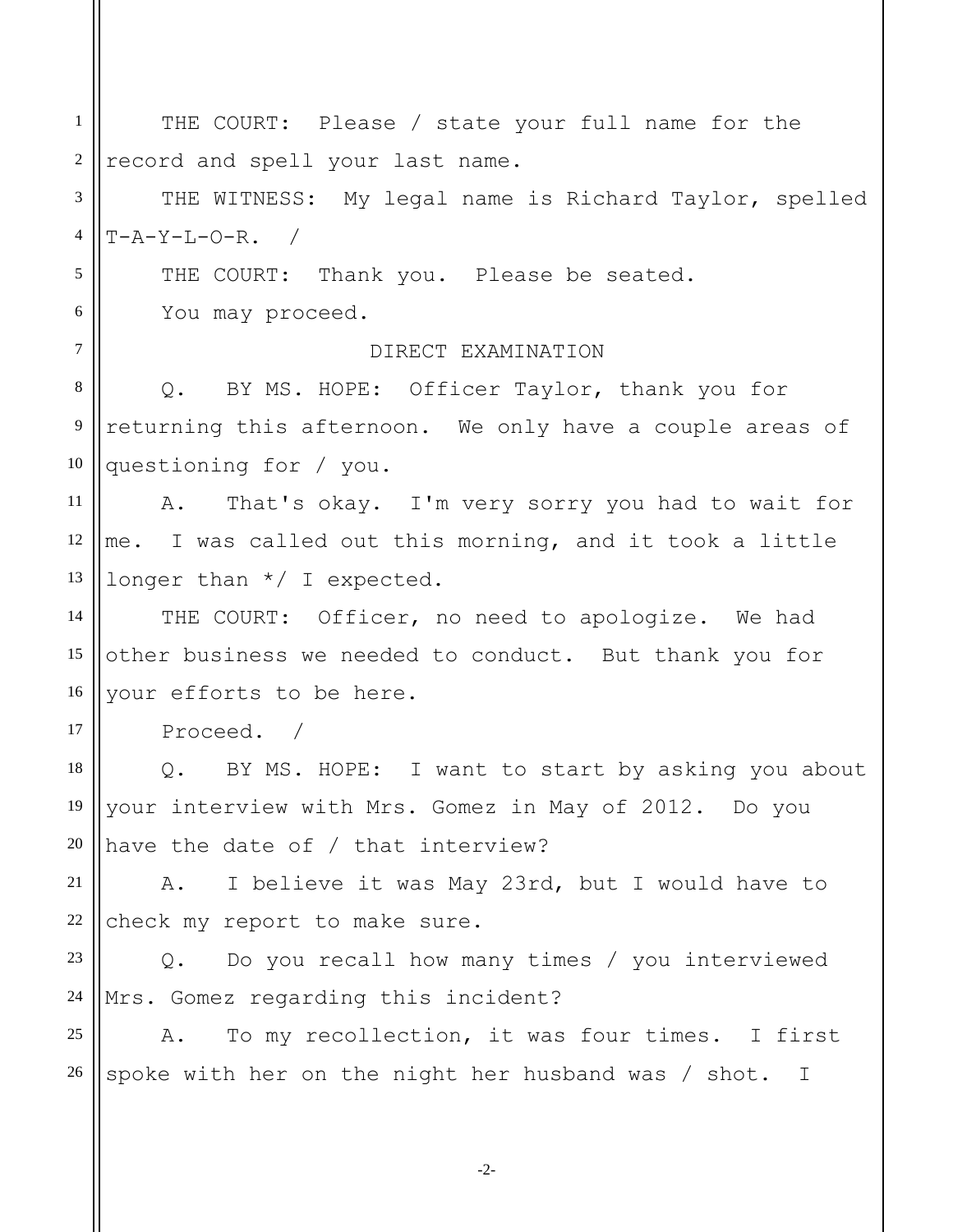| $\mathbf{1}$   | interviewed her the next day and then twice in May of       |  |
|----------------|-------------------------------------------------------------|--|
| $\mathfrak{2}$ | 2012. I think the 23rd and the 24th.                        |  |
| 3              | The first / time you spoke with her, would you<br>Q.        |  |
| $\overline{4}$ | consider that an interview?                                 |  |
| 5              | A. No, I would not. I just identified her as the            |  |
| 6              | victim's wife and got / a few brief details of the          |  |
| $\overline{7}$ | evening.                                                    |  |
| 8              | How long do you believe that conversation lasted?<br>Q.     |  |
| 9              | A. Approximately ten minutes. I spoke to her when I         |  |
| 10             | arrived / and as the paramedics were attending to her       |  |
| 11             | husband.                                                    |  |
| 12             | And was Mr. Gomez, the victim in the case,<br>$Q_{\bullet}$ |  |
| 13             | transported to a hospital?                                  |  |
| 14             | A. Yes, he was. $*/$                                        |  |
| 15             |                                                             |  |
| 16             |                                                             |  |
| 17             | **END OF WARM UP**                                          |  |
| 18             |                                                             |  |
| 19             |                                                             |  |
| 20             |                                                             |  |
| 21             |                                                             |  |
| 22             |                                                             |  |
| 23             |                                                             |  |
| 24             |                                                             |  |
| 25             |                                                             |  |
| 26             |                                                             |  |
|                |                                                             |  |
|                |                                                             |  |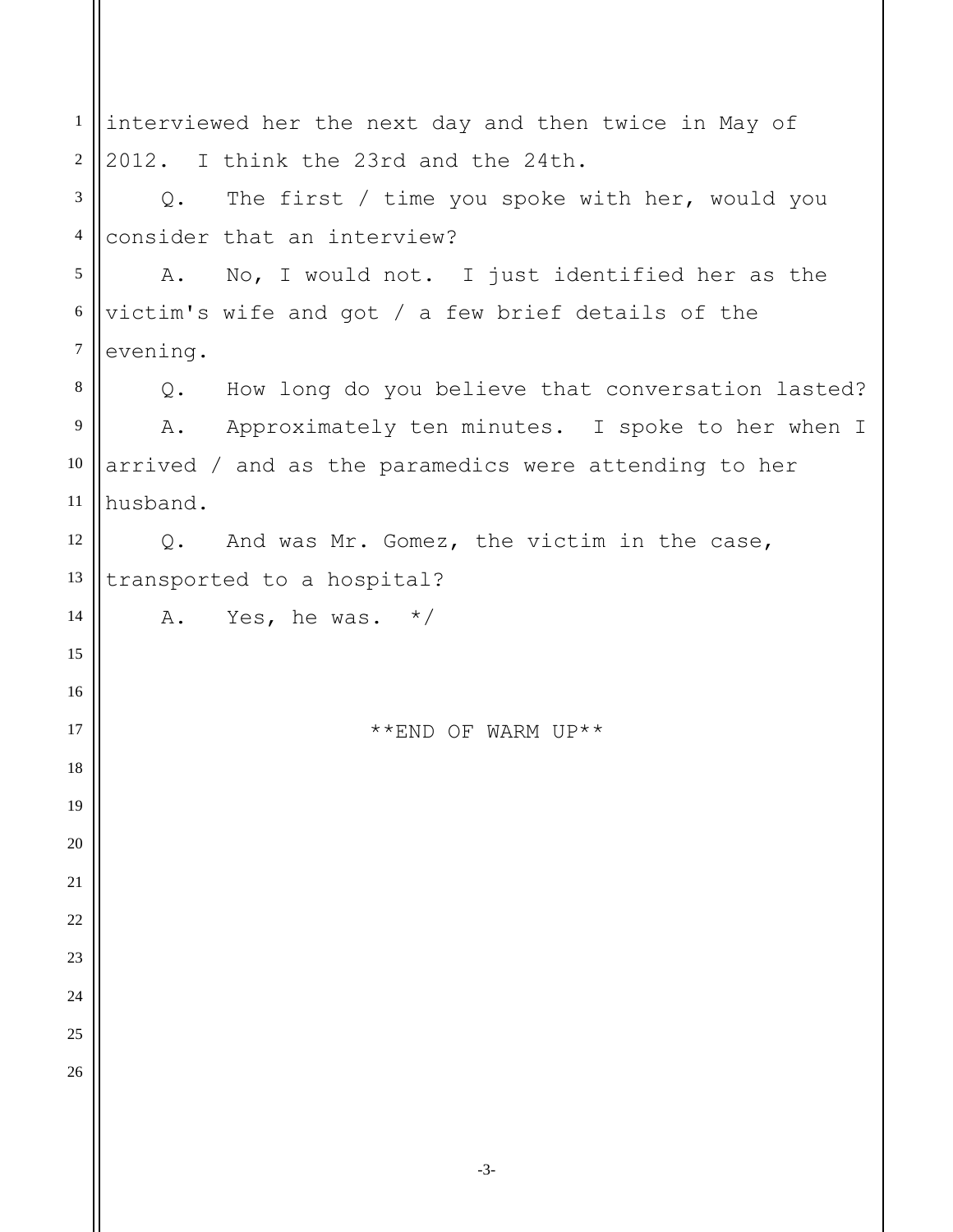1 2 3 4 5 6 7 8 9 10 11 12 13 14 15 16 17 18 19 20 21 22 23 24 25 26 EXAM Q. BY MS. HOPE: Did his wife accompany him to the hospital? A. Yes, she did. She had her two children with her, and she followed the ambulance to the / hospital. Q. Did you transport them to the hospital? A. No. I remained at the scene to start my investigation. There was another officer who made sure / they got there safely. Q. Do you remember who that officer was? A. No, I'm sorry, I don't. Q. Would reading a report or any notes refresh your / recollection on that point? A. I don't believe so. I know it is not in my report, but it may be in someone else's. I am / sorry, I don't recall that. Q. As the lead investigator, have you reviewed all the reports in this case? A. Yes, I have. I don't recall seeing / that fact. MS. CARLSON: Counsel, we can stipulate that Mrs. Gomez and her two children were taken to the hospital by Sergeant Adams. THE COURT: If I could clarify. / Do you mean they were in the police car or in their own car? MS. CARLSON: My belief is that the sergeant actually drove them to the / hospital, your Honor.

-4-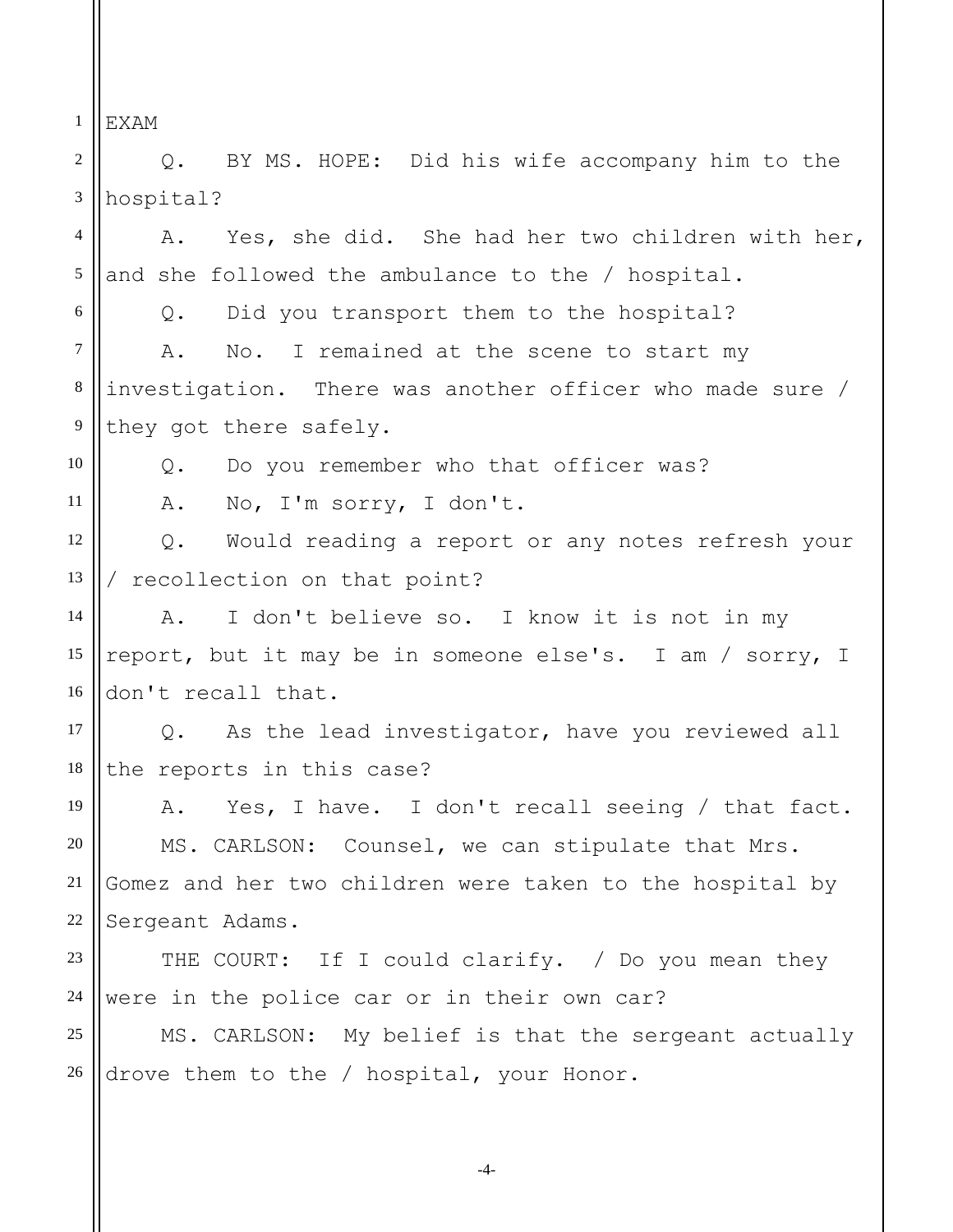1 2 3 4 5 6 7 8 9 10 11 12 13 14 15 16 17 18 19 20 21 22 23 24 25 26 THE COURT: Is that a stipulation? MS. HOPE: Yes, it is. Thank you. MS. CARLSON: And we further stipulate the sergeant did not write a report about that \*/ fact. THE COURT: All right. Let's proceed. Q. BY MS. HOPE: Officer, did you interview either of them at the hospital after this incident? A. I went to the hospital to check / on the victim. He was sleeping but was stable. I saw his wife there and gave her my card, requested her to telephone me the / next day so I could speak with her. Q. Did she comply with that request? A. She did. I spoke to her and interviewed her about what / she had seen that night. Q. Just to clarify your earlier testimony. You testified Mr. Gomez was still at the scene when you arrived; is that / correct? A. Yes, it is. Q. Did you notice what his injuries were when you arrived? A. He was sitting on the pavement in the middle of the / parking lot and holding his ear. I saw blood, and it appeared he had some substantial injuries to the side of his head. Q. When you / spoke with Mrs. Gomez initially that evening, what did she tell you she observed?

-5-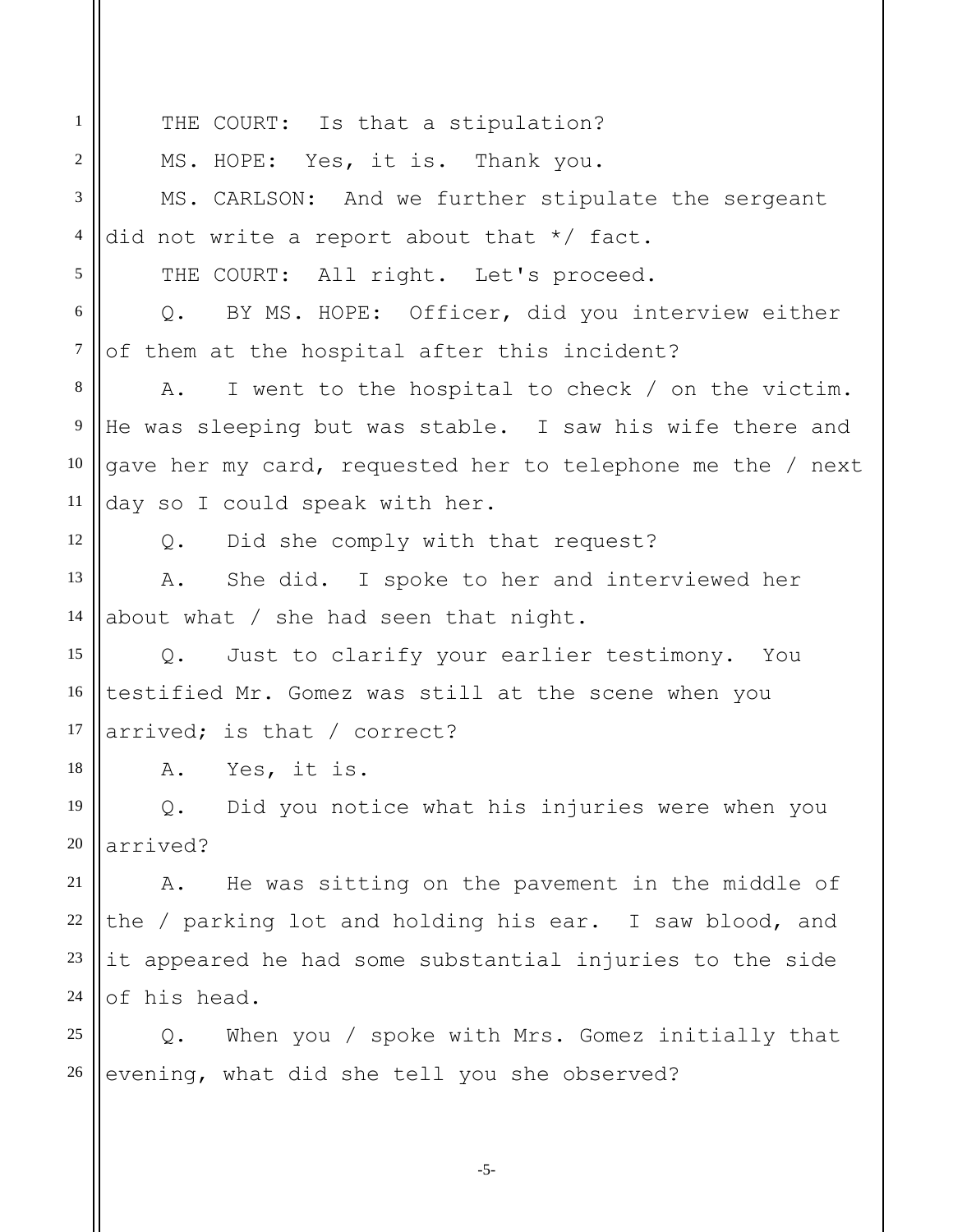| $\mathbf{1}$                | She was returning downstairs to meet her husband<br>Α. |
|-----------------------------|--------------------------------------------------------|
| $\sqrt{2}$                  | in the parking / lot. He was waiting for her.          |
| $\ensuremath{\mathfrak{Z}}$ | They were planning to go to dinner, but she had        |
| $\overline{4}$              | forgotten something upstairs and went back to retrieve |
| $\sqrt{5}$                  | $it.*/$                                                |
| 6                           |                                                        |
| $\tau$                      |                                                        |
| $\,8\,$                     |                                                        |
| 9                           |                                                        |
| $10\,$                      |                                                        |
| 11                          |                                                        |
| 12                          |                                                        |
| 13                          |                                                        |
| 14                          |                                                        |
| 15                          |                                                        |
| 16                          |                                                        |
| 17                          |                                                        |
| 18                          |                                                        |
| 19                          |                                                        |
| $20\,$                      |                                                        |
| $21\,$                      |                                                        |
| $22\,$                      |                                                        |
| 23                          |                                                        |
| 24                          |                                                        |
| 25                          |                                                        |
| $26\,$                      |                                                        |
|                             |                                                        |
|                             | $-6-$                                                  |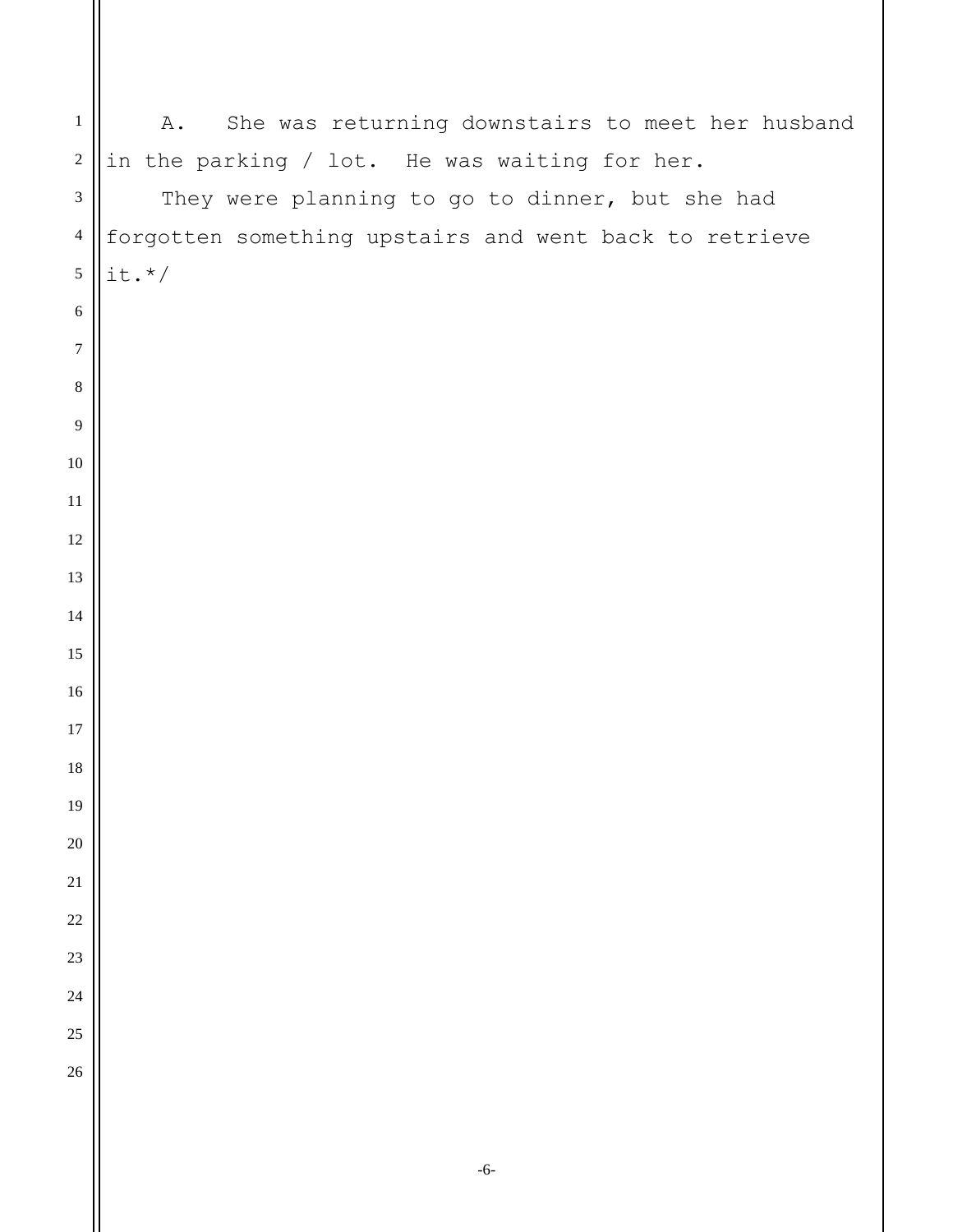START TYPING

1

2 3 4 5 6 7 8 9 10 11 12 13 14 15 16 17 18 19 20 21 22 23 24 25 26 Q. BY MS. HOPE: How long was she upstairs? A. She reported she only was absent for as much time as it would take to quickly walk to her apartment / from the parking lot. The children remained in the pickup with their father so she could make the trip faster. Q. Did you ever observe the / children when you arrived at the scene? A. Eventually, I did. They were with their mother while I was speaking with her. Q. What ages are the / children? A. I understood at that time they were 13 and 15. Q. And I don't believe we asked you previously, but did you interview the children / that night? A. No, I did not. I got the information I needed from the adults who were there. Q. All right. What did Mrs. Gomez observe / when she returned back to the pickup? A. She was hurrying back to the parking lot, and as she came around the corner she heard two / loud pops. She wasn't sure initially what they were when she heard them. But as she approached her husband on the pavement and discovered he / was bleeding, she realized they were gunshots. Q. Where were the children when she came around the corner?

-7-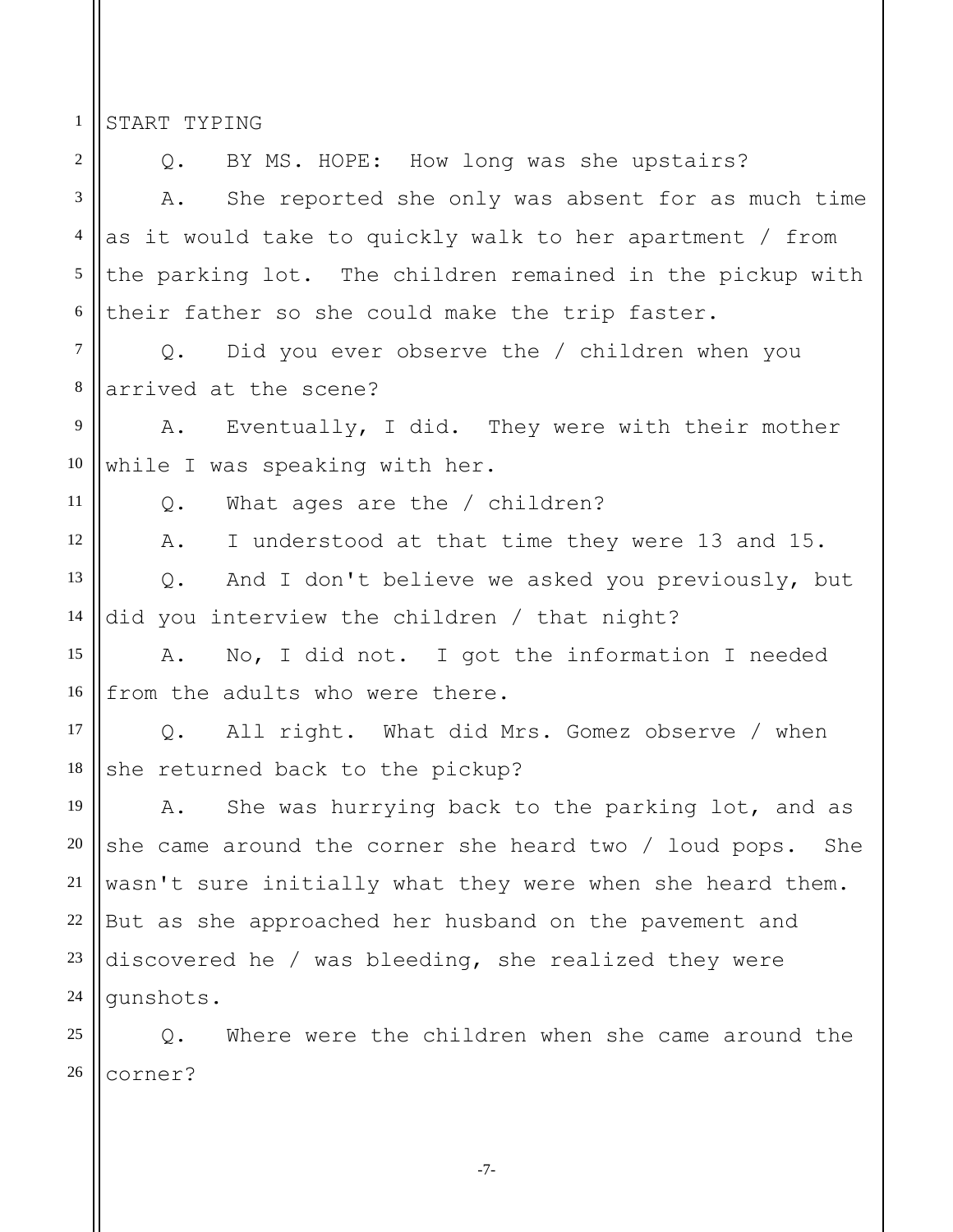1 2 3 4 5 6 7 8 9 10 11 12 13 14 15 16 17 18 19 20 21 22 23 24 25 26 A. She related to me that she didn't see \*/ her children until after the car was driving away. She thought they were inside the truck, but they were not. Q. Did she also inquire where / they ran off to? MS. CARLSON: Objection. Calls for hearsay. THE COURT: Sustained. MS. CARLSON: Also assumes facts not in evidence. THE COURT: Sustained. Q. BY MS. HOPE: Officer, I'll come back to that. You testified previously / that Mrs. Gomez saw their pickup being driven out of the parking lot. Did she see in which direction the pickup drove off? A. She said / that it traveled left out of the parking lot, and she lost sight of it after a few seconds. Q. Did she observe who was driving / the truck? A. No. She only saw two people in the cab of the pickup but said she did not recognize them. Q. Did she ask her / husband who they were? MS. CARLSON: Objection. Calls for hearsay, your Honor. THE COURT: Sustained. MS. HOPE: I'm not asking for the truth of the matter asserted, but just for her / state of mind. THE COURT: It is sustained. Next question. Q. BY MS. HOPE: Let me proceed to your interview

-8-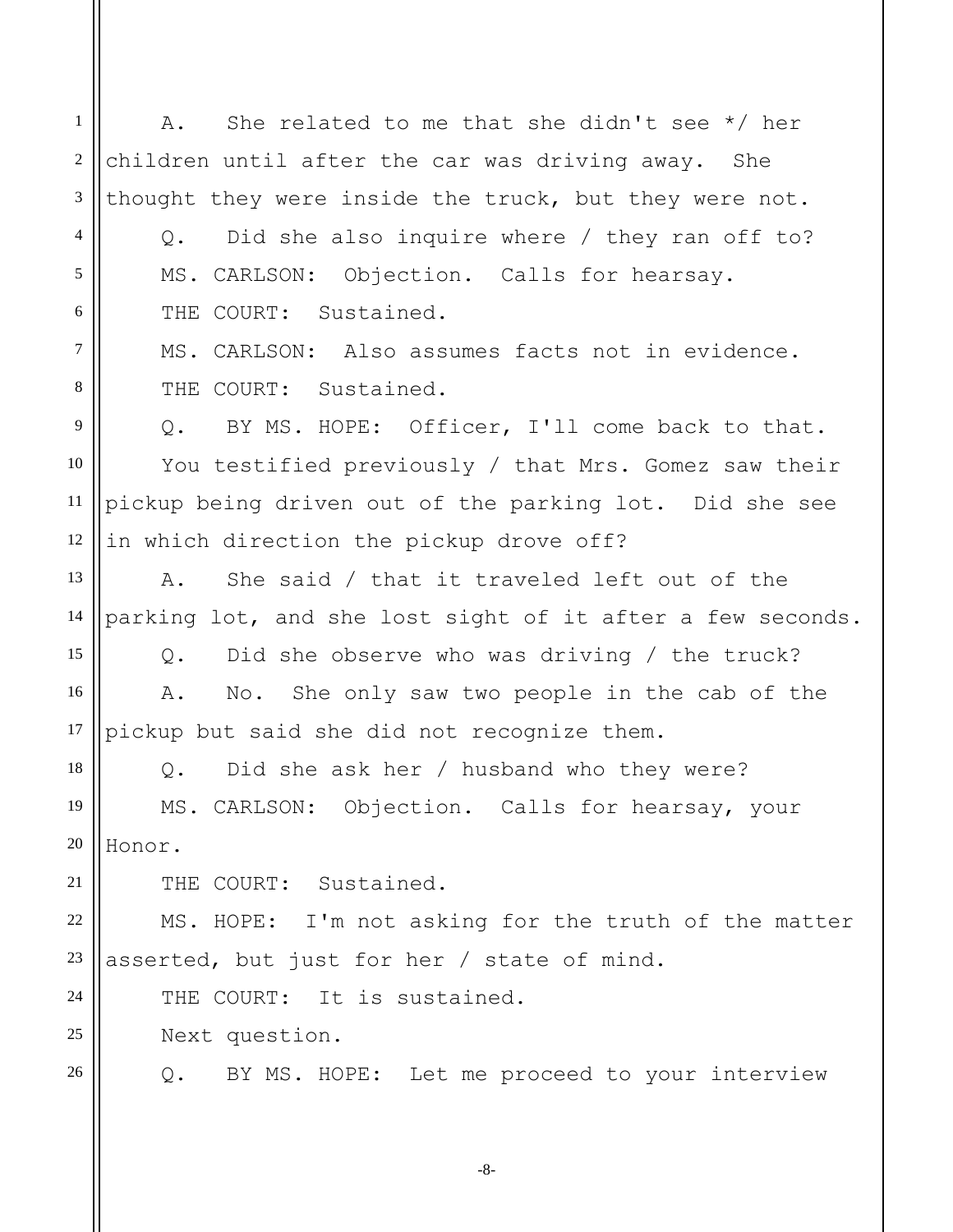1 2 3 4 with Mr. Gomez in May of 2012. When you / eventually spoke to him last year, did he provide any more information than what he had in your initial interview with him?

5 6 A. Not very much \*/ more, no. He said that he had been thinking about it and --

MS. CARLSON: Objection. No question pending. THE COURT: Overruled.

You may finish your answer.

10 11 12 13 THE WITNESS: Mr. Gomez said / he didn't really have too much more to add to his description. He did say, however, that he felt the people looked familiar, but he / couldn't place them.

14 15 16 17 Q. BY MS. HOPE: On the night of the incident or shortly thereafter, did he tell anyone from the police department that he knew who had / shot at him and stolen his car?

18 19 20 A. No. He reported that he didn't know who they were and didn't know why they would be trying / to hurt him or his family.

21 22 Q. Did you ask him where he thought he possibly knew these people from when you interviewed him again in / May?

23 24

7

8

9

A. Yes, I did.

Q. What was his response?

25 26 A. He said he believed he had previously seen two of the men around the neighborhood and that / they were

-9-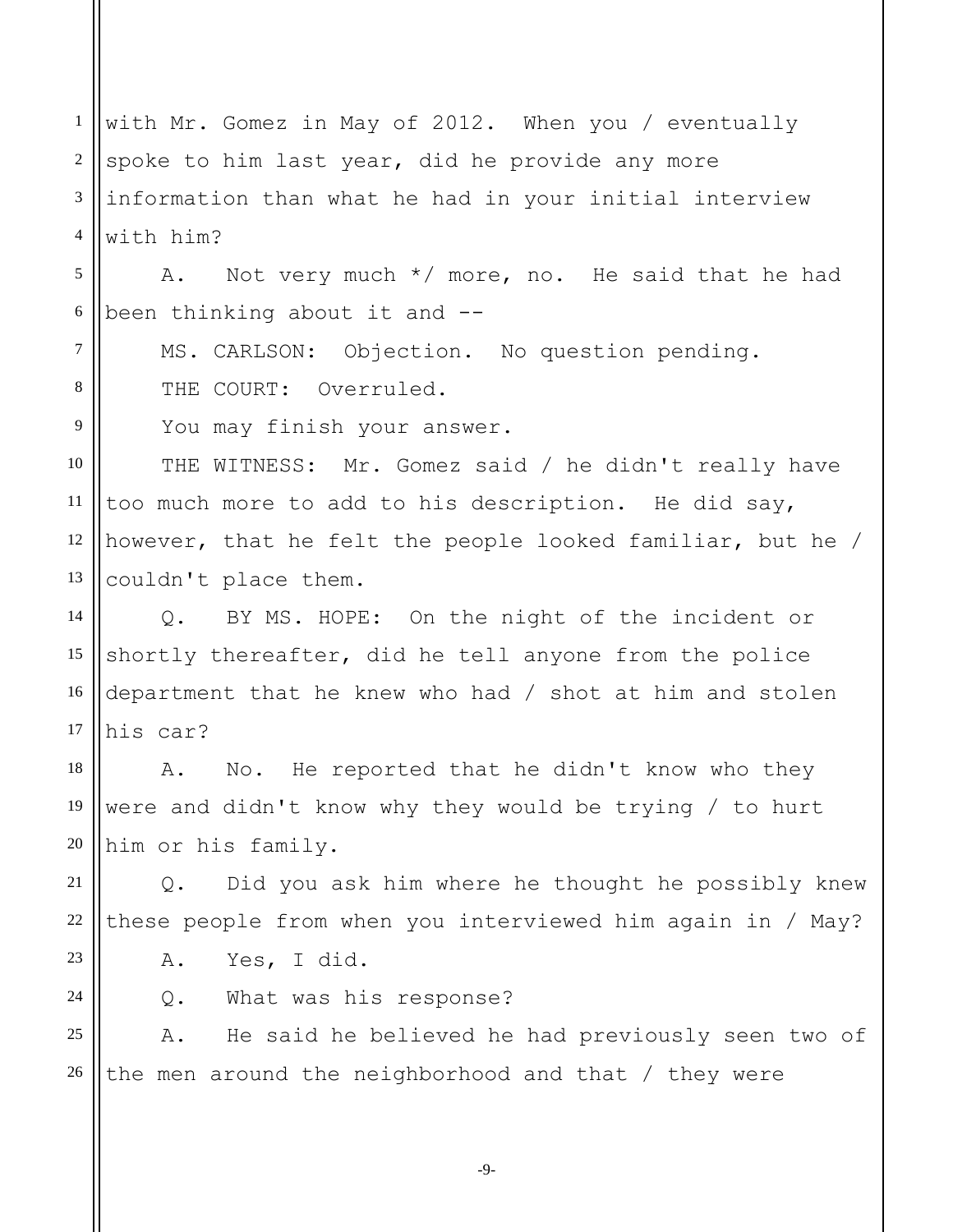1 friends of Mr. Cable.

2 3 4 5 6 Q. Officer, did he identify Mr. Cable for you? A. Yes. He said that Mr. Cable was a coworker and that / Mr. Cable did not like him. He said they had many disagreements over the many years they had known each other.

7 8 Q. And did you later \*/ ask Mrs. Gomez about a gentleman named Aaron Cable?

9 10 11 A. I did. She told me that she did not know who that person was and had / never met him or anyone by that name.

MS. HOPE: Thank you. Nothing further.

THE COURT: You may proceed when you are ready.

14 15 MS. CARLSON: Thank you, your Honor. If I / could have just one moment. Thank you.

THE COURT: Sure.

## CROSS-EXAMINATION

18 19 20 21 Q. BY MS. CARLSON: Now, I just had a few questions for you regarding your interview with Mr. Warner. Do you / remember questioning an individual by the name of Tom Warner?

22 A. Yes, I do.

23 24 25 Q. When you interviewed Mr. Warner, did he identify for you how he / was involved in the incident that evening?

26

12

13

16

17

A. Well, I asked him those questions. I was given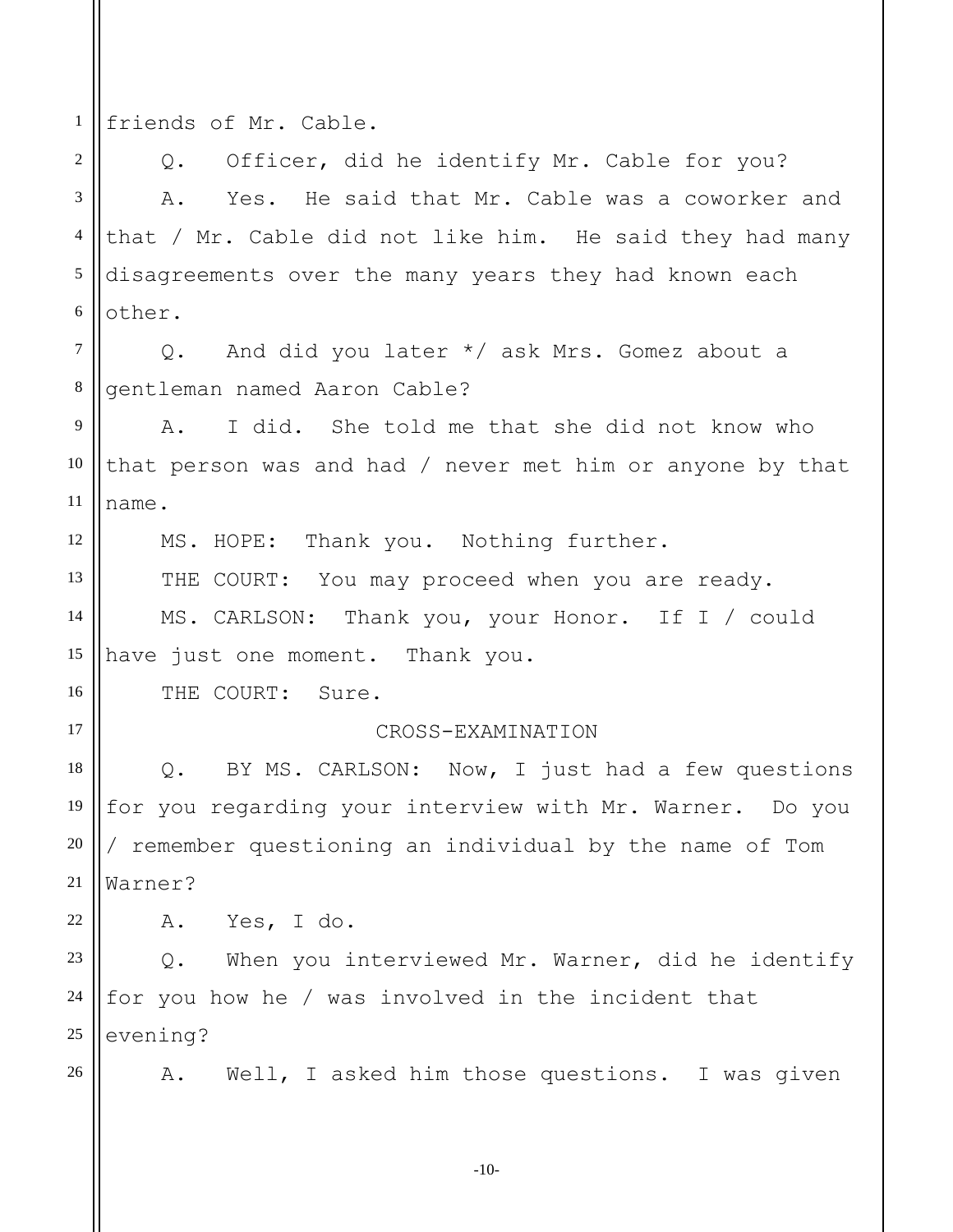1 2 3 4 5 6 7 8 9 10 11 12 13 14 15 16 17 18 19 20 21 22 23 24 25 26 his name and contact information from one of the / officers at the scene. I later telephoned Mr. Warner and then scheduled a convenient time to interview him. Q. Were you informed that Mr. Warner was / a witness to the events of that evening? A. The information I had was that he was one of the people who was across the street / at the gas station when this happened and that he had called 911. Q. Did Mr. Warner verify that information for you, that he \*/ had called 911 that night? A. Yes. He said there were several people on the corner when he called 911. When he / realized that other people were also talking to 911, he hung up. Q. Did Mr. Warner explain to you how he knew Mr. Gomez? / MS. HOPE: Objection, your Honor. I'm sorry, withdrawn. THE COURT: Okay. Q. BY MS. CARLSON: Let me lay some background on that first. A. Okay. Q. In addition to my client, you know that there / were other people arrested that night in connection with this offense, correct? A. That's correct. Q. Were you the arresting officer for those other

-11-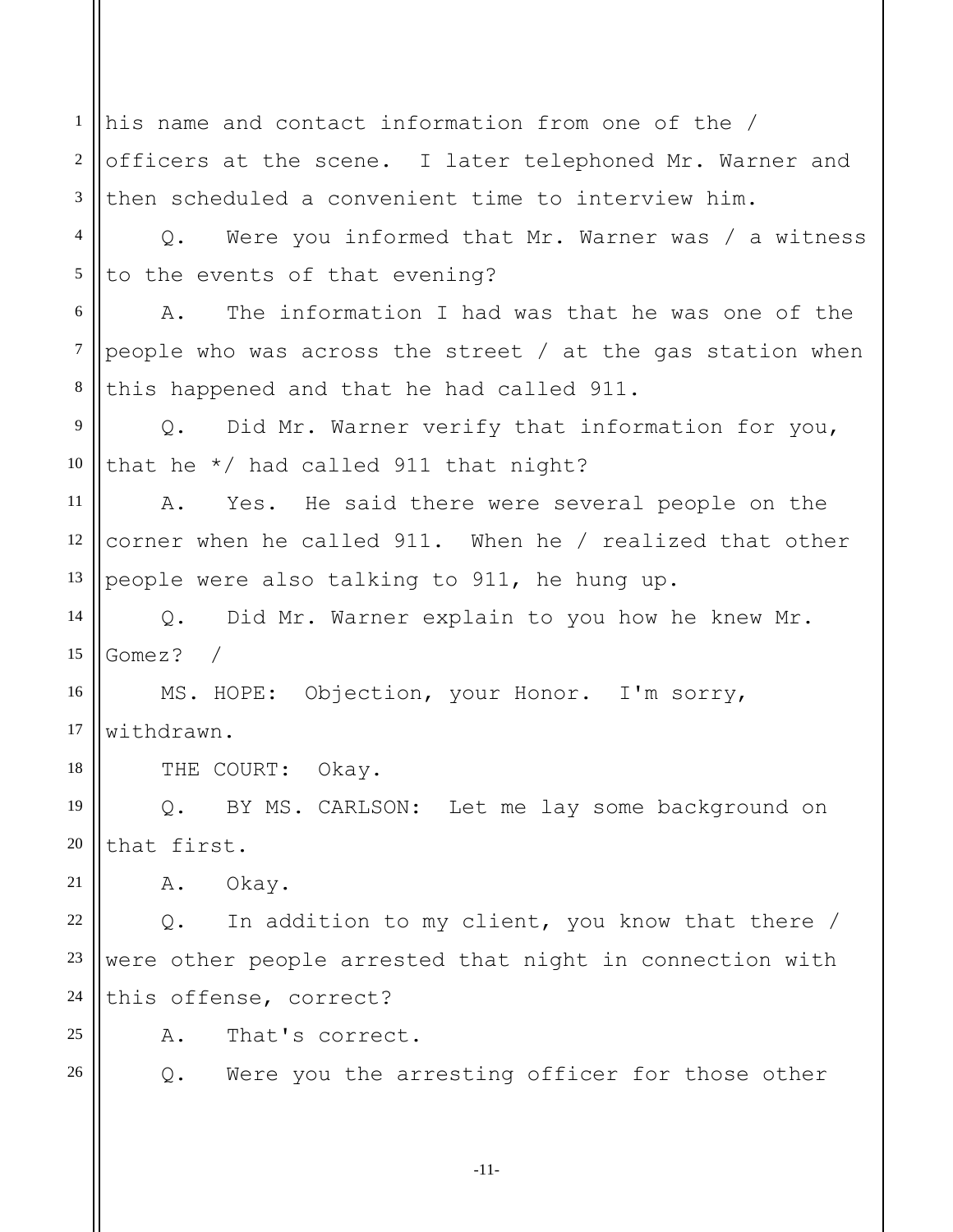1 people?

6

2 3 A. Not all / of them. I did arrest Mr. Warner, however.

4 5 Q. All right. Did you arrest him before you spoke with him that first time?

A. No.

7 8 Q. All right. / What was the time lapse there, if you recall?

9 10 11 12 A. I was given his contact information, and I spoke to him within a day or two / after the incident. He wasn't arrested until probably three or four months later when our investigation was wrapping up.

13 14 Q. And you said that you were / the person who arrested Mr. Warner?

15 16 17 A. Yes. I was in the team that executed a search warrant at his home. He was arrested at the \*/ conclusion of that search.

18 Q. And who made the call to arrest Mr. Warner?

A. "Made the call?"

Q. Whose decision was it to make that arrest?

A. It / was mine.

22 23 24 Q. All right. I should tell you that we have previously stipulated that Mr. Warner's case is separate from this case. Were you aware / of that?

A. Yes, I was.

26

25

19

20

21

Q. And how did you become aware of that information?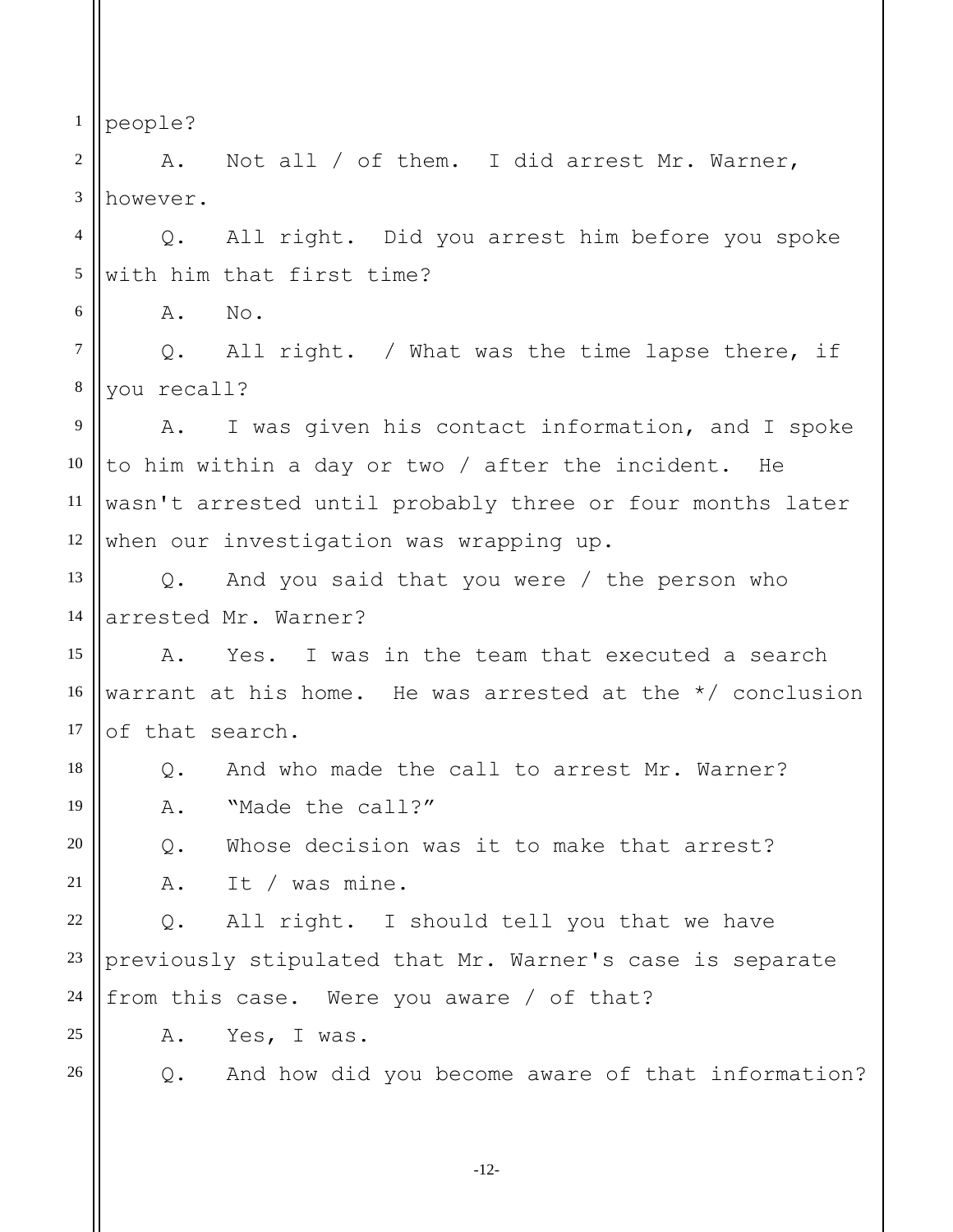| 1              | I believe the D.A. told me that Mr. Warner would<br>Α.         |
|----------------|----------------------------------------------------------------|
| 2              | be tried separately.                                           |
| 3              | And did she tell you why?<br>$\circ$ .                         |
| $\overline{4}$ | MS. HOPE: Objection. Irrelevant.                               |
| 5              | MS. CARLSON: I believe it is very relevant that there          |
| 6              | are other defendants charged in this / incident, your          |
| $\tau$         | Honor.                                                         |
| $8\,$          | MS. HOPE: Your Honor, we have already dealt with this          |
| $\overline{9}$ | issue in our motions. It is irrelevant and should not be       |
| 10             | addressed at this / time.                                      |
| 11             | THE COURT: Sustained.                                          |
| 12             | Next question, please.                                         |
| 13             | MS. CARLSON: Your Honor, am I prohibited from                  |
| 14             | questioning in that area?                                      |
| 15             | THE COURT: We will discuss it at the recess.                   |
| 16             | Next question, please. /                                       |
| 17             | MS. CARLSON: All right. Thank you, your Honor.<br>$\mathbb{I}$ |
| 18             | would like to reserve that issue, if there is no               |
| 19             | objection, and come back to it after we / have discussed       |
| 20             | it further.                                                    |
| 21             | THE COURT: All right. That's fine. Do you have                 |
| 22             | other questions, or are you finished for now?                  |
| 23             | MS. CARLSON: No. I have other questions. I $*/$ just           |
| 24             | want to be able to discuss that later.                         |
| 25             | MS. HOPE: No objection.                                        |
| 26             | THE COURT: Let's proceed.                                      |
|                |                                                                |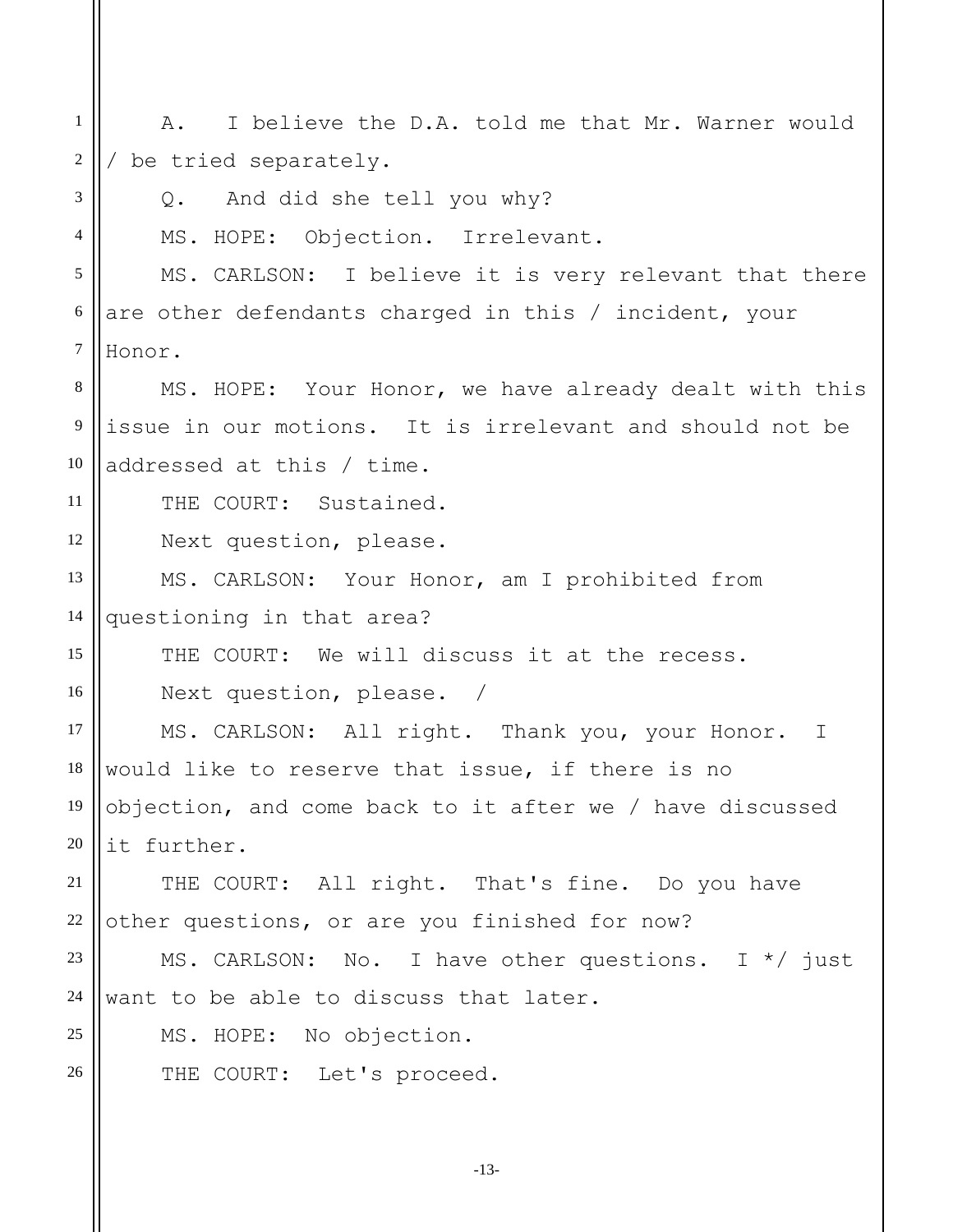1 2 3 4 5 6 7 8 9 10 11 12 13 14 15 16 17 18 19 20 21 22 23 24 25 26 Q. BY MS. CARLSON: Sir, you also interviewed my client; is that correct? A. I have interviewed / your client about five times regarding this case. Q. All right. And did my client voluntarily speak to you? A. Yes, he did. Q. Well, I should have / asked you something first. Was he in custody when you first interviewed him? A. No, he was not. Q. Were you the arresting officer for my client? / A. Yes, I was. Q. Okay. A. I should clarify. I was in the team of officers who were present when he was arrested. Q. All right. Do you / recall if you were the one who placed the cuffs on my client and took him into custody? A. No, I wasn't. Officer Crabtree took him / into custody and then transported him down to the station. Q. After my client was in custody and you questioned him -- well, how long was that / interview once my client was arrested? A. I would guess about two hours, maybe two and a half. Q. And did you conduct that interview alone?

-14-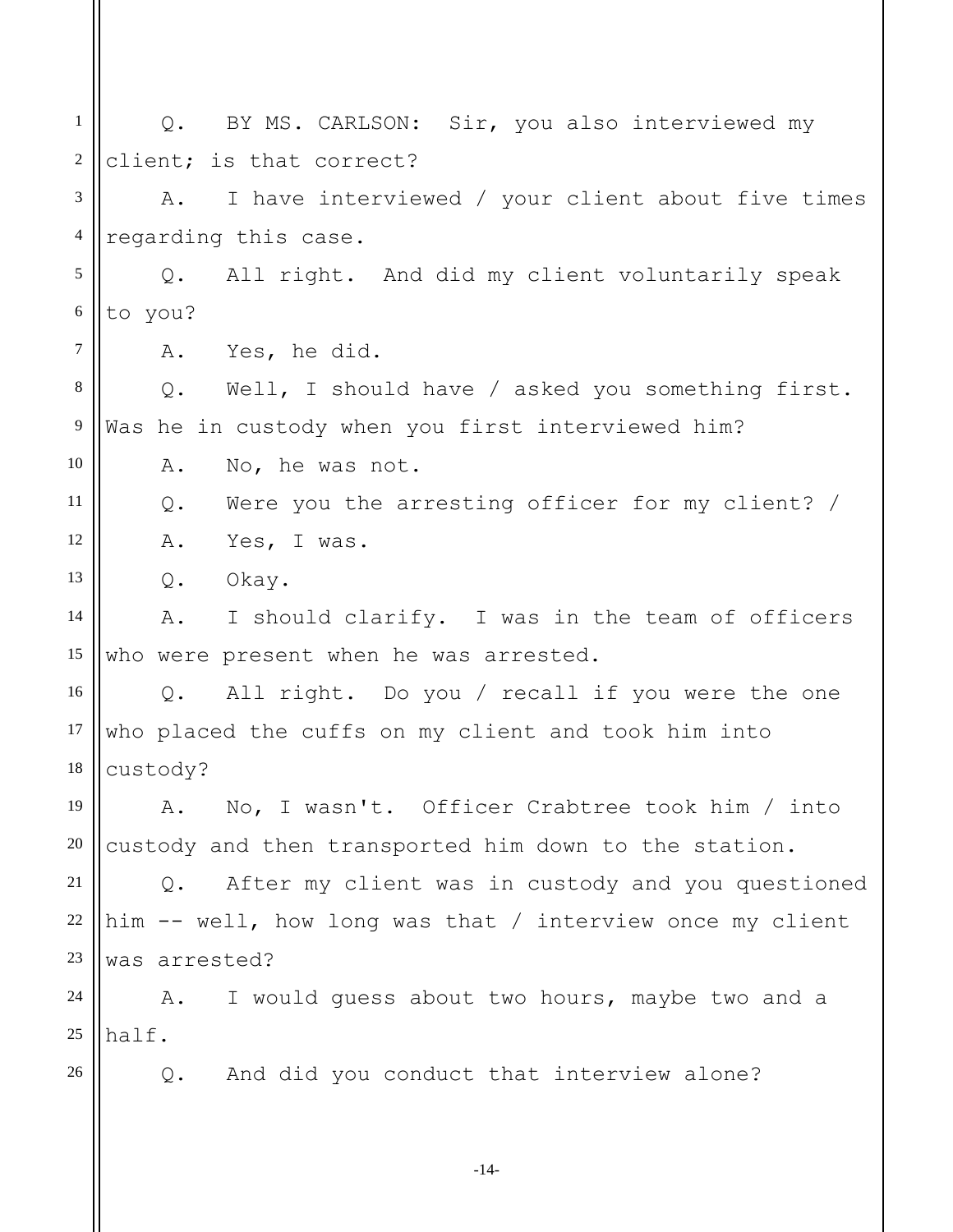1 2 3 4 5 6 7 8 9 10 11 12 13 14 15 16 17 18 19 20 21 22 23 24 25 26 A. I / was the lead investigator, and therefore I did the interview. There were other people in and out of that room at different times. Q. Okay. Now, \*/ does anyone keep a log of who enters and leaves? A. I usually keep track in my notepad. Also, it is recorded, so they would appear / on videotape if they were present for any length of time. Q. Did you ask my client if he knew Mr. Warner? A. That's correct. Q. Officer, did / you show my client any photographs that night? A. Yes, I did. MS. CARLSON: Your Honor, I would like to mark some more exhibits. THE COURT: All right. MS. CARLSON: I have / five photographs that I would like to mark next in order. THE COURT: Counsel, have you examined the photographs? MS. HOPE: I have. Thank you. In fact, I provided / those copies of the booking photos. THE COURT: All right. The request is to mark them for identification at this time? MS. CARLSON: Yes, your Honor, to mark them / as Exhibits F through J.

-15-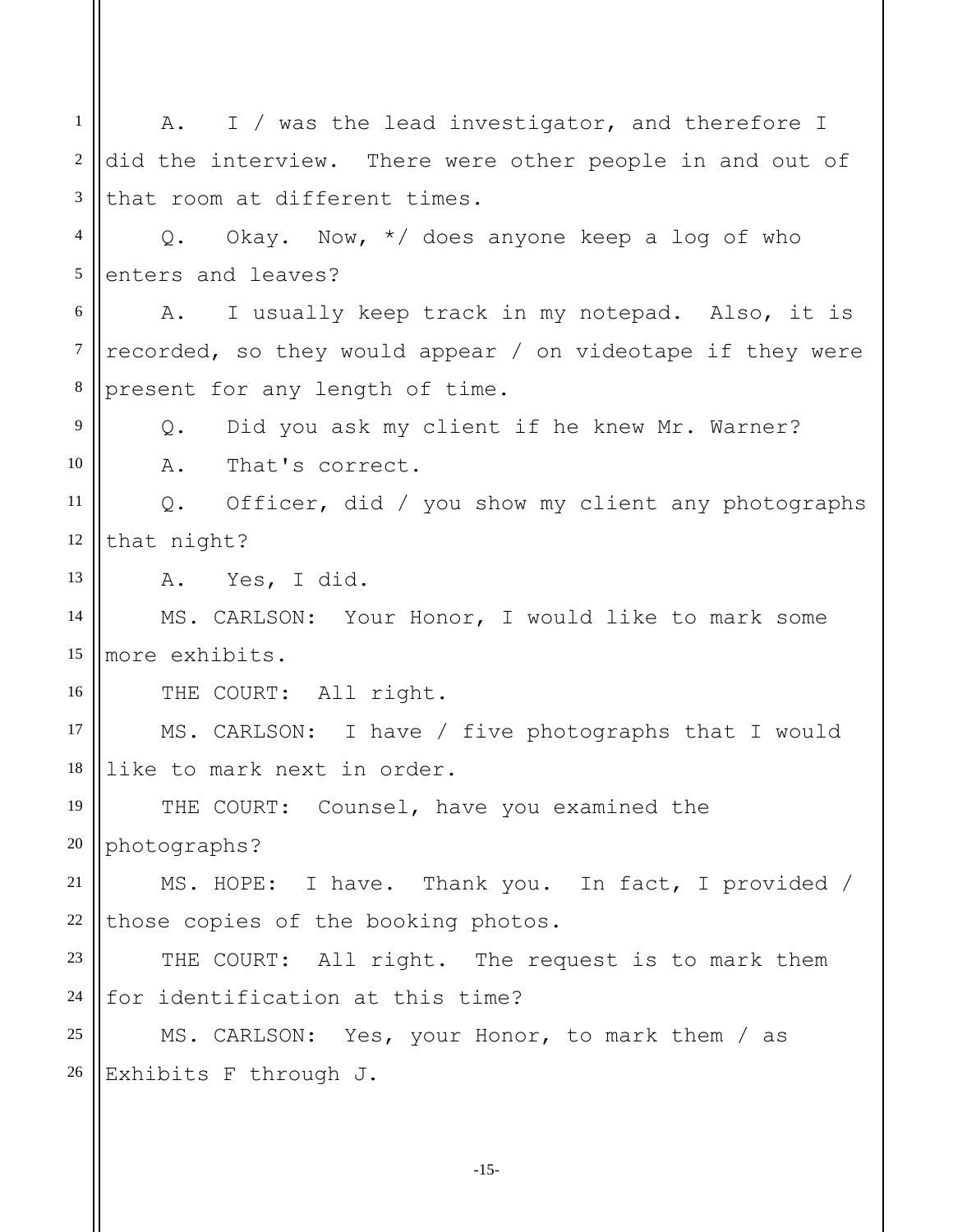1 2 3 4 5 6 7 8 9 10 11 12 13 14 15 16 17 18 19 20 21 22 23 24 25 26 THE COURT: They are so marked. MS. CARLSON: May I approach the witness? THE COURT: You may. Q. BY MS. CARLSON: Sir, I want to show you these photos and / see if you recognize who these men are. A. All right. Q. Do any of these men look familiar? A. They all do. Q. Who are they? A. Tom Warner, / Jason Perez, Michael Blackburn, your client, and Mr. Gomez. Q. You interviewed all these people; is that correct? A. Yes. MS. HOPE: Objection. Irrelevant. MS. CARLSON: I wanted on the record \*/ how it is he recognized them, but I can go through them individually. THE COURT: Do you still object? MS. HOPE: No, sir. I'm sorry. The objection is withdrawn. / THE COURT: All right. MS. HOPE: Your Honor, we will stipulate to the names. MS. CARLSON: That's fine. THE COURT: All right. Stipulation is accepted. MS. CARLSON: Nothing further. But I'll have some questions for / after the break.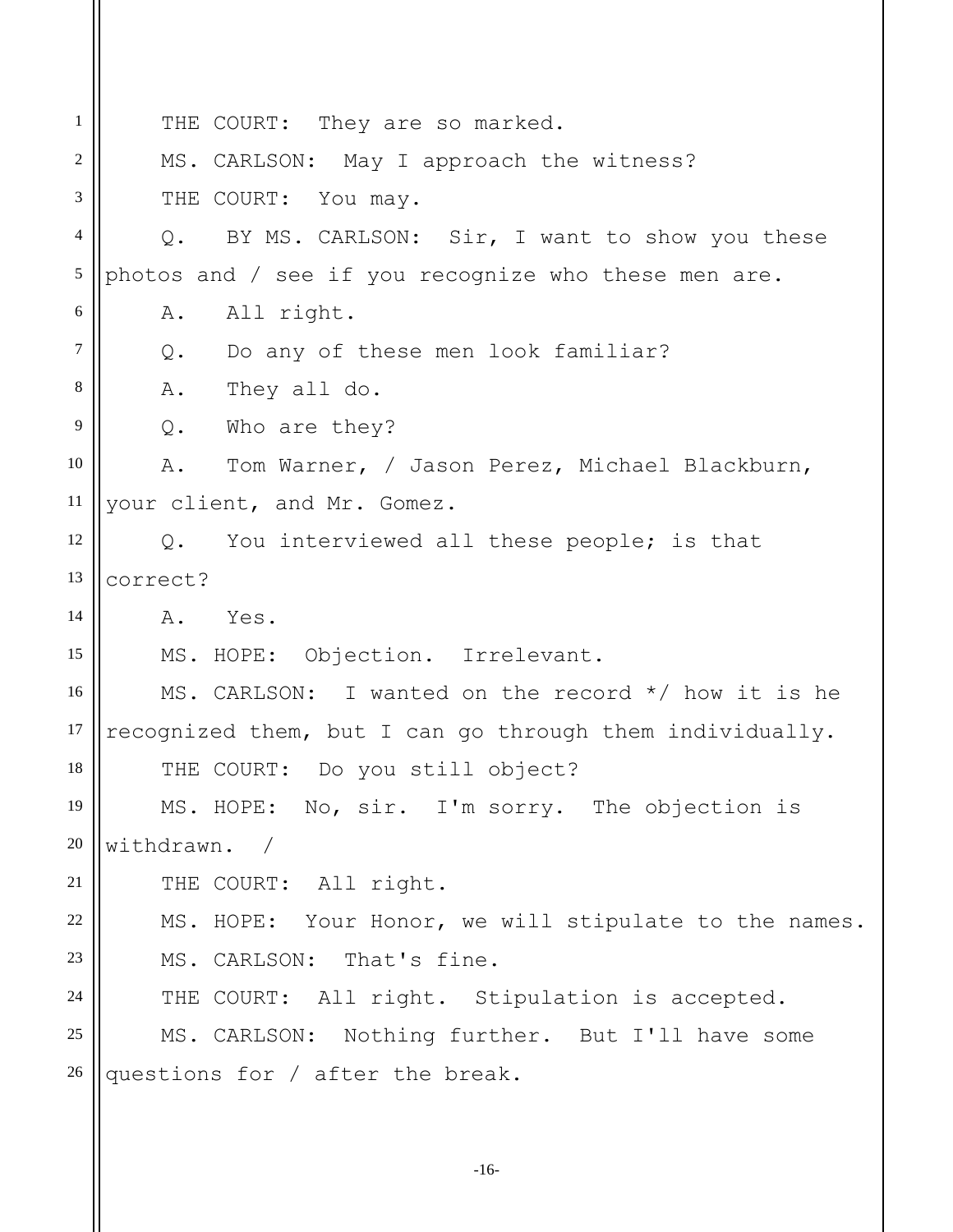1 2 3 4 5 6 7 8 9 10 11 12 13 14 15 16 17 18 19 20 21 22 23 24 25 26 THE COURT: Any redirect? MS. HOPE: Yes, your Honor. THE COURT: Proceed. REDIRECT EXAMINATION Q. BY MS. HOPE: When you interviewed Jason Perez, did he admit to you that he was involved in the / shooting of Mr. Gomez that evening? A. Yes, he did. Q. Did he explain to you how he became involved? A. Yes, he did. Q. Please tell us how. / A. Mr. Warner had called him and asked if he was available for some work. He agreed and was then given directions on where to meet / later that evening. Q. And where was that? A. It was at the gas station located on the corner of Broadway and Main. Q. Is that the gas / station that's across the street from where Mr. Gomez was shot? A. Correct. Q. Is that also the gas station where Mr. Warner was that evening after / the shooting? A. Yes. Q. Briefly tell us what Mr. Perez believed was going to happen that night. MS. CARLSON: Objection. Hearsay.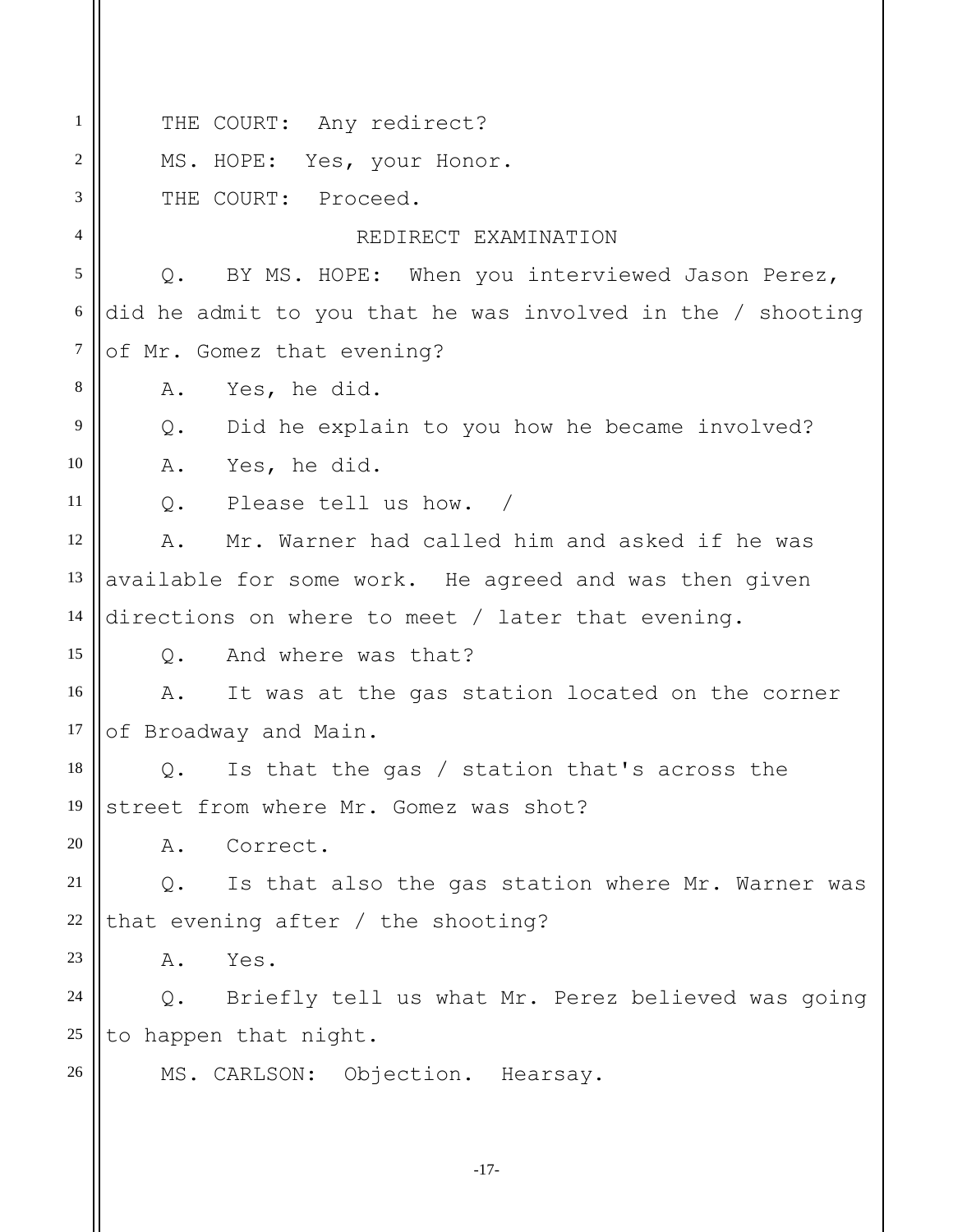THE COURT: Overruled.

1

2

3

4

16

17

23

26

You may answer the question with \*/ what Mr. Perez told you, not what someone told him.

THE WITNESS: Okay. I understand completely.

5 6 7 He directly reported to me they were waiting for Mr. Gomez / to arrive home and that they were going to take his pickup and beat him up.

8 9 Q. BY MS. HOPE: Did Mr. Perez explain to you how many people / were to be involved in this attack?

10 11 12 13 A. There were six people who were at the gas station. He explained that two of them left, but / the rest of them drove across the street and waited in the parking lot for Mr. Gomez to arrive.

14 15 Q. Was there any discussion about how / they were going to perform the attack on Mr. Gomez?

MS. CARLSON: Objection. Argumentative.

THE COURT: Sustained.

18 19 20 Q. BY MS. HOPE: Was there any mention of a weapon? A. No, ma'am. They were just / supposed to beat him up and take his truck.

21 22 Q. Did he tell you if he knew Mr. Gomez before that day?

A. He said that he / did not.

24 25 Q. Did he tell you if the defendant here knew Mr. Gomez before that night?

MS. CARLSON: Objection. Calls for hearsay.

-18-